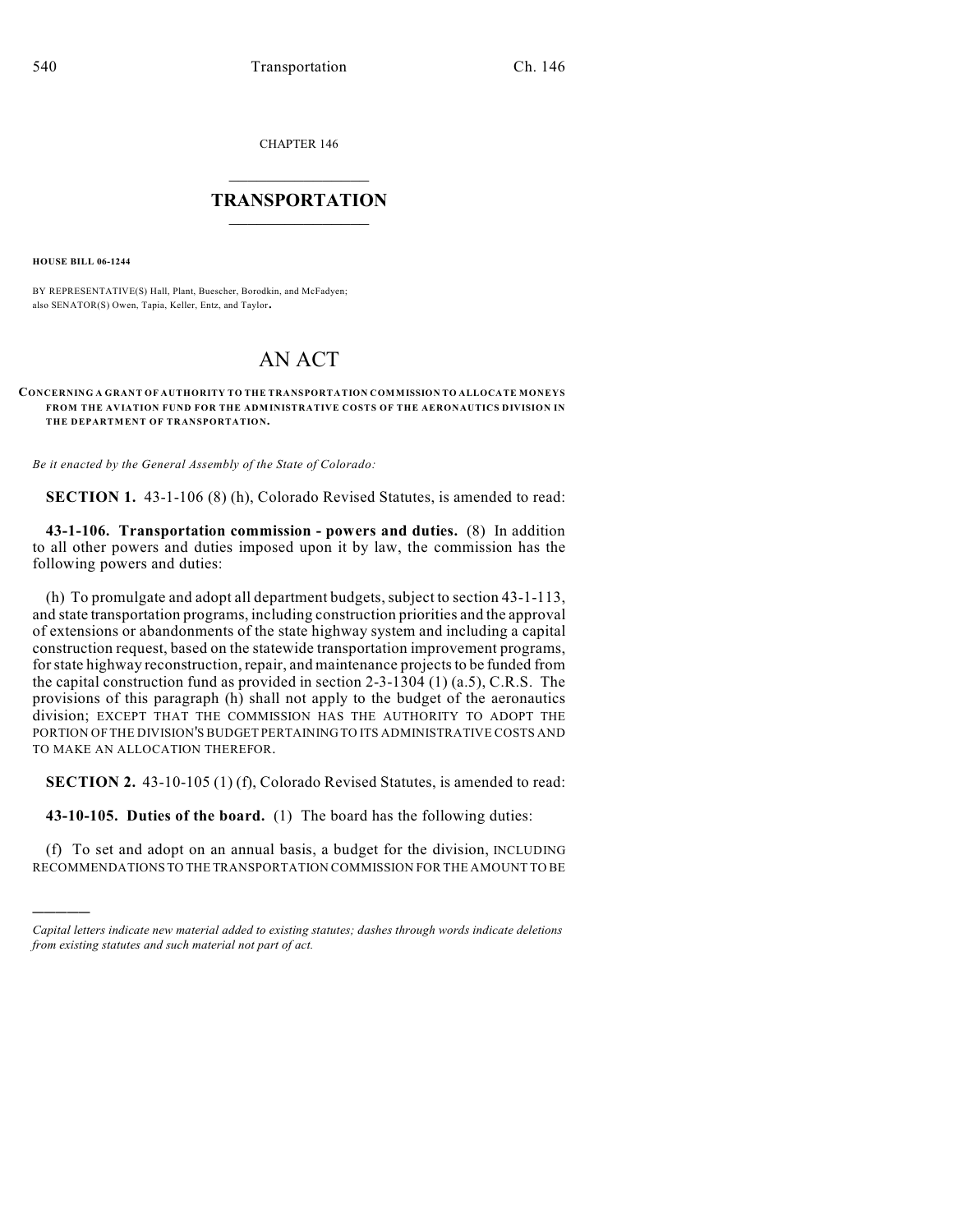## ALLOCATED FOR ADMINISTRATIVE COSTS;

## **SECTION 3.** 43-10-109 (3), Colorado Revised Statutes, is amended to read:

**43-10-109. Aviation fund created.** (3) On and after July 1, 2003, The moneys in the fund are hereby continuously appropriated to the division for the purposes authorized by law. except that, In each fiscal year, the general assembly shall appropriate TRANSPORTATION COMMISSION SHALL BUDGET AND ALLOCATE an amount not to exceed five percent of the total amount of revenues credited to the fund pursuant to section  $39-27-112(2)(b)$ , C.R.S., and subsection (2) of this section during the preceding fiscal year to be used to defray any administrative costs incurred by the division and the board in implementing and administering the provisions of this article. THE BOARD SHALL RECOMMEND TO THE COMMISSION AN AMOUNT TO BE ALLOCATED BY THE COMMISSION FOR ADMINISTRATIVE COSTS. Any monetary penalties collected pursuant to section 24-46.6-103 (1) (b), C.R.S., are continuously appropriated to the division to defray any administrative expenses incurred by the division and the board in enforcing the provisions of section 24-46.6-103 (1), C.R.S. The general assembly shall  $a \cdot b$  appropriate from the fund an amount to the department of revenue for the reasonable expenses incurred in administering section 39-26-715 (1) (a) (I) and (2) (a), C.R.S., and as provided in section 39-27-112 (2) (b), C.R.S.

**SECTION 4.** 43-10-110 (3), Colorado Revised Statutes, is amended to read:

**43-10-110. Revenues in aviation fund - disbursements.** (3) Moneys in the fund not transferred to governmental entities operating public-accessible airports as provided in subsection (2) of this section and not appropriated ALLOCATED for administrative expenses shall be used by the board exclusively for aviation purposes, including the awarding of grants pursuant to the state aviation system grant program established by the general assembly pursuant to the provisions of section 43-10-108.5 and including the awarding of contracts as authorized in this article.

**SECTION 5.** 43-10-115, Colorado Revised Statutes, is amended to read:

**43-10-115. Submittal of budget for recommendations.** The board shall submit annually the proposed budget for the division to the TRANSPORTATION commission for the commission's review AND, WITH RESPECT TO MONEYS THAT ARE TO BE ALLOCATED FOR ADMINISTRATIVE COSTS, THE COMMISSION'S APPROVAL AND ALLOCATION. The commission shall examine the division's proposed budget and make recommendations based on the comprehensive statewide transportation plan formed by the commission pursuant to the provisions of section 43-1-1103 (5). EXCEPT FOR THE PORTION OF THE BUDGET THAT PERTAINS TO ADMINISTRATIVE COSTS THAT ARE ALLOCATED BY THE COMMISSION, the commission shall have no authority to reject or to alter any portion of the division's proposed budget.

**SECTION 6. Effective date.** This act shall take effect July 1, 2006.